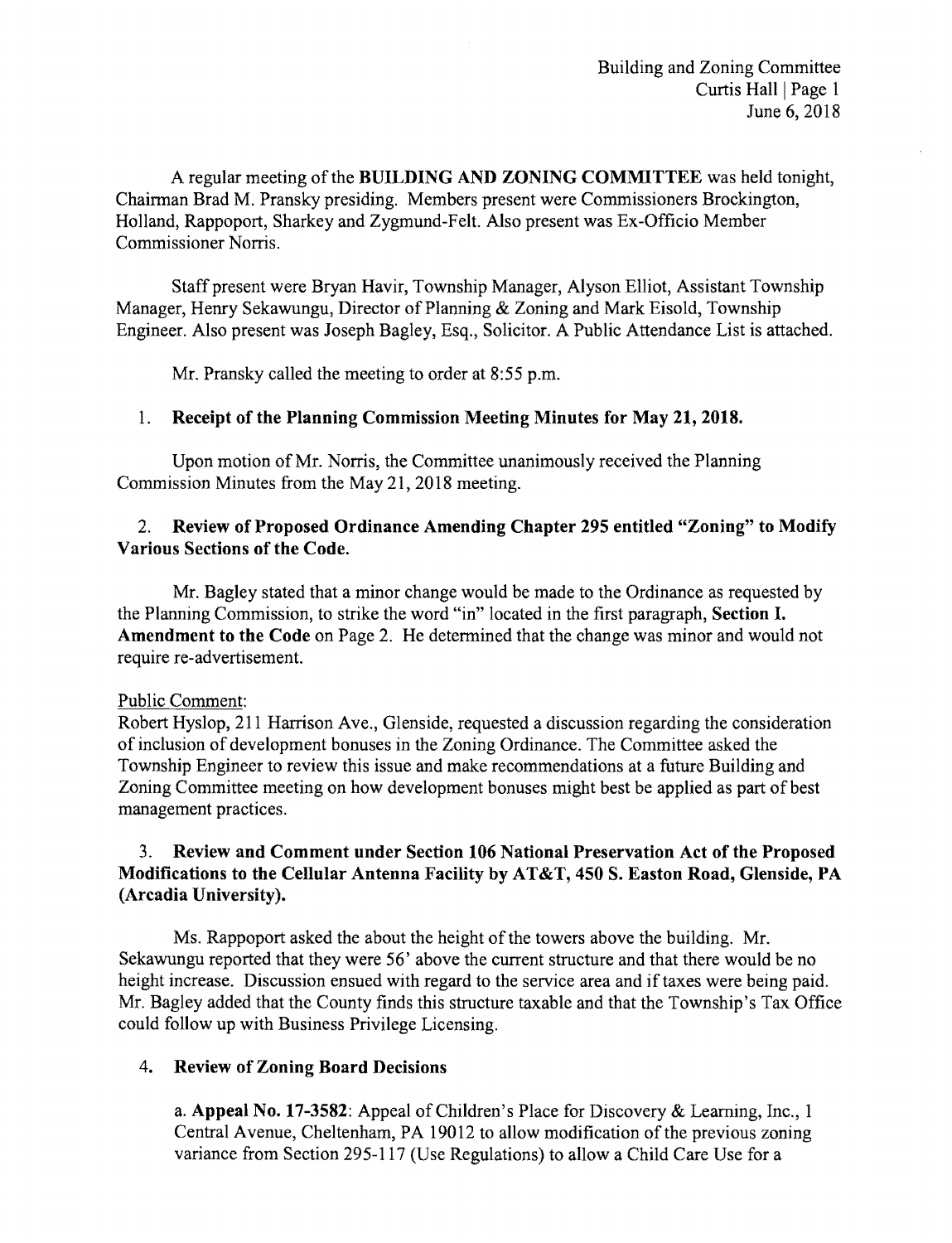maximum of 90 children; a determination that the off-street parking is adequate for the proposed Child Care Use for the maximum of90 children; in the alternative, a variance from Section 29S-22l.H to allow for less off-street parking and the requirement for a day care use of one (1) space for each five (5) children. The Zoning Hearing Board denied the request for a modification of the previous zoning relief under Appeal Number 3070 to allow up to 90. The Zoning Hearing Board voted to deny the request for a variance from Section 29S-1l7 (Use Regulations) to allow a Child Care Use for a maximum of 90 children.

b. Appeal No. 18-3589: Appeal of Children's Place for Discovery & Learning, Inc., 1 Central Avenue, Cheltenham, PA 19012. Appeal from the Determination requiring Applicant to apply for variance to exceed the maximum of 20 children permitted per section 29S-40S.D-4.a based on the limit of 10 children for each one-half (.5) acre or fraction thereof in order to operate a daycare with 85 children, which exceed the amount permitted by 29S-40S.D-4a and the 40 children permitted by variance (Appeal No. 3070). The Zoning Hearing Board voted to deny the request for appeal that the daycare use is nonconforming as to lot area.

The Committee reviewed the Zoning Hearing Board Decisions and Mr. Pransky recommended that Mr. Bagley prepare to defend the decisions if they are appealed by applicant. The Committee concurred.

# 5. Report of the Building Inspector for May, 2018.

Upon motion of Mr. Norris, the Committee unanimously received the report of the Building Inspector for May, 2018.

- 6. Old Business None.
- 7. New Business None.
- 8. Citizen's Forum None.
- 9. Adjournment.

There being no further business, upon motion of Mr. Pransky, the meeting was adjourned at 9:11 p.m.

Bryan T. Havir Township Manager As per Patricia Gee